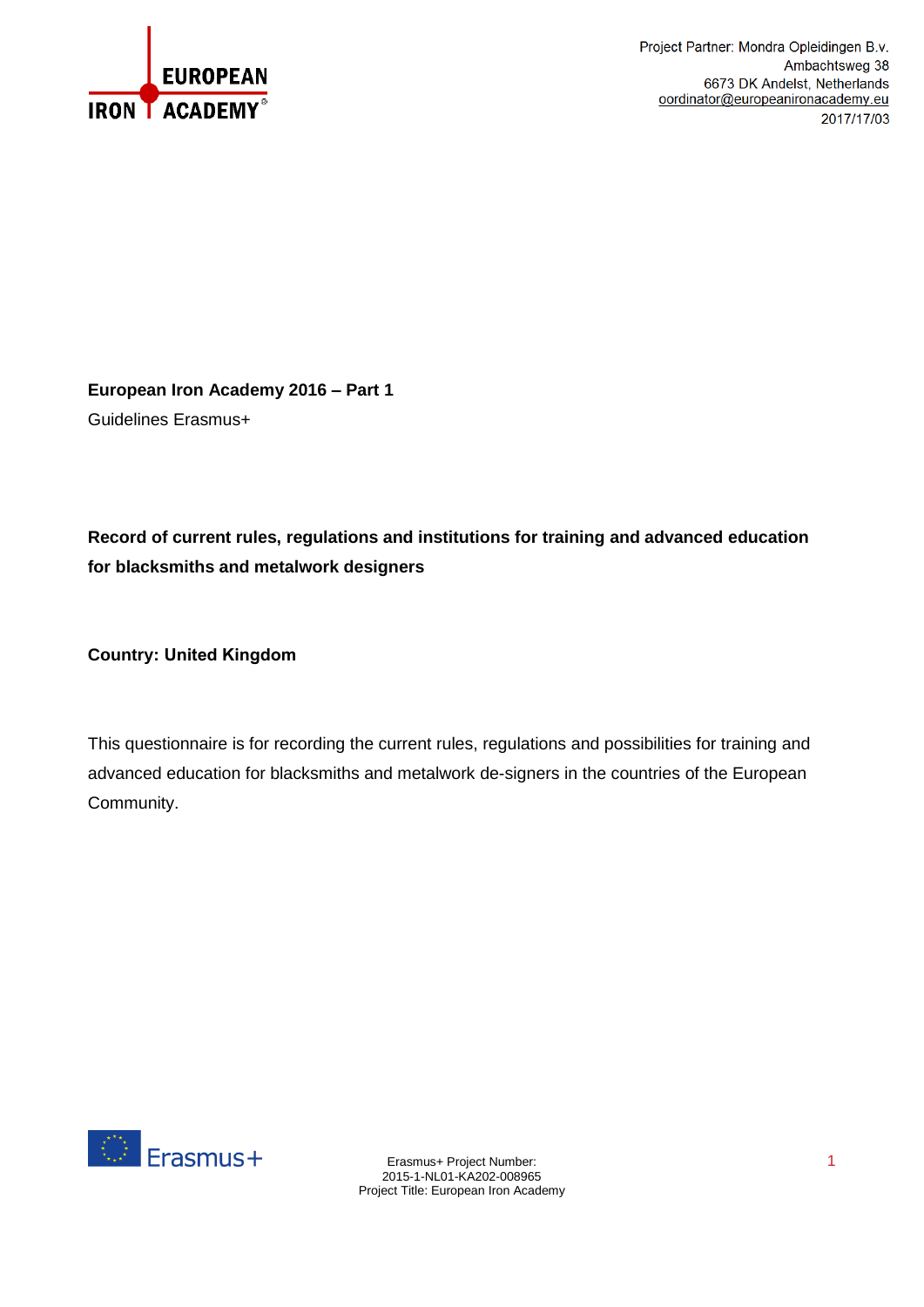

1. Which ministry is responsible for education in your country? Address / persons responsible

2. Which trade/professional association is responsible in your country for blacksmiths and metalwork designers? Address / persons responsible

3.a) Who is legally responsible for the training of blacksmiths and metal-work designers in your country?

(Please find out the addresses, websites, and contacts . Try to obtain the training targets in writing and attach these to your research data and write a short resume for our joint Erasmus Report).

3.b) Which grants or aid/help (governmental or private) is offered in your country and on which conditions?

(Training grants, loans, accommodation whilst away from home)

4. Which schools (including schools financed by the government or private schools) in your country provide training/education for young blacksmiths and metalwork designers? Address / persons responsible Which conditions have to be fulfilled to be accepted for training? Schooling – which certificates are necessary? Which EQF levels (from 1 to 8) are reached during training? Who issues the training certificates? Who conducts the practical and theoretical examinations?



Erasmus+ Project Number: 2 2015-1-NL01-KA202-008965 Project Title: European Iron Academy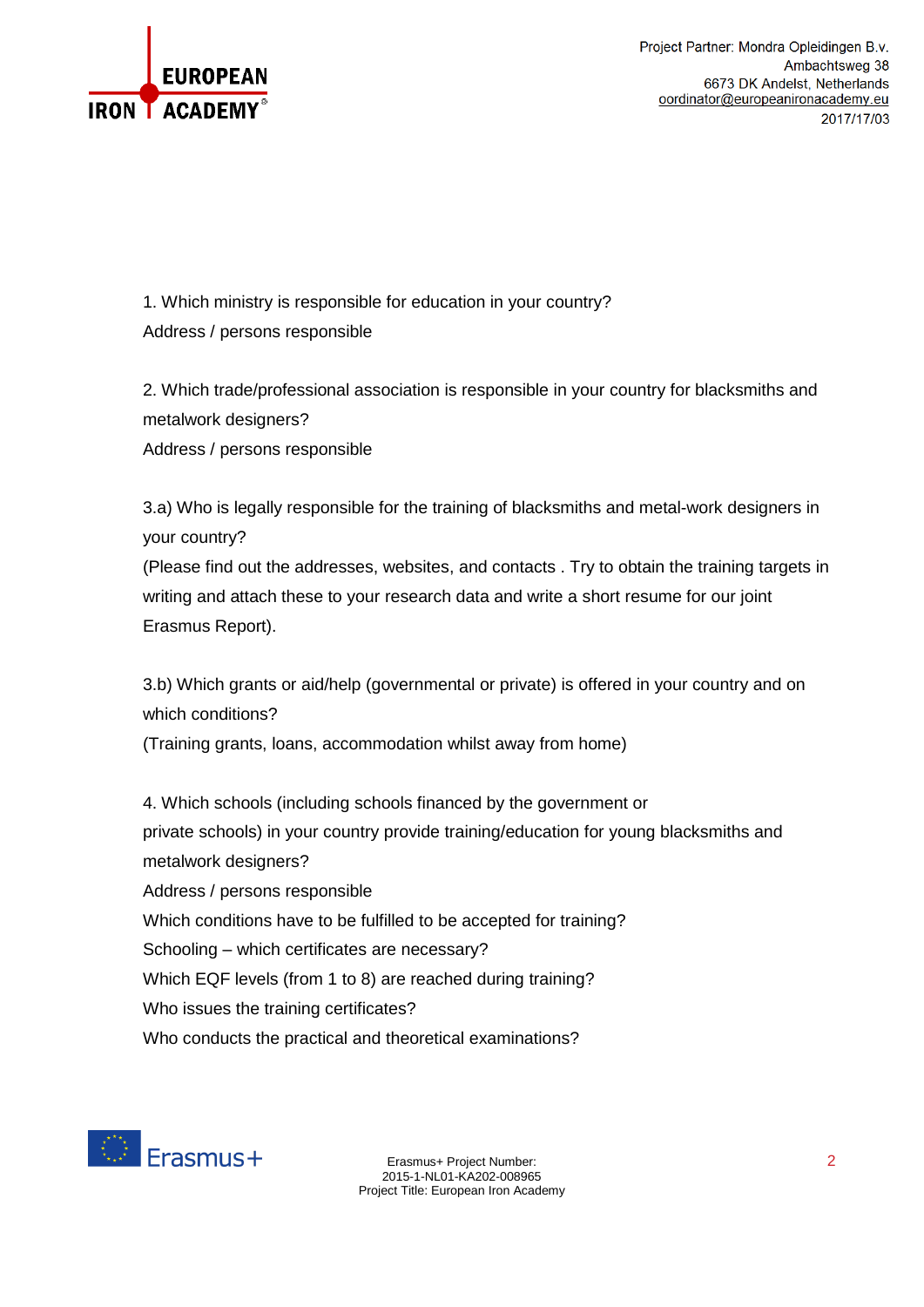

5. How does one become a blacksmith trainee, journeyman or a master craftsman? Occupational training in internet (investigate curriculum)? Who issues the certificates? Address / persons responsible

6. Are there free schools, academies for blacksmiths and metalworkers? (investigate curriculums) Address / persons responsible

7. Are there leading metalworker designers/companies (Stakeholders) in your country who take care of training and advanced education? (for example, who offer traineeships or support journeymen.) Address / persons responsible

8. Are there any institutes, academies or schools in your country which take care of advanced education (special knowledge)? (e.g. working with metal in the preservation of ancient buildings / architecture / tools/ construction/ historic techniques or methods / blacksmiths / carriage makers

Address / persons responsible

The BA (Hons) Artist Blacksmithing Course is designed to develop Artist Blacksmiths and Designers who are well informed and have the capacity to express their ideas through the medium of forged metal with clarity, imagination and confidence. The course has a unique place in the fabric of Blacksmithing training in the UK and worldwide. It has a wellrecognised national and international reputation and is uniquely placed to be at the forefront of contemporary forged metalwork practice.



Erasmus+ Project Number: 3 2015-1-NL01-KA202-008965 Project Title: European Iron Academy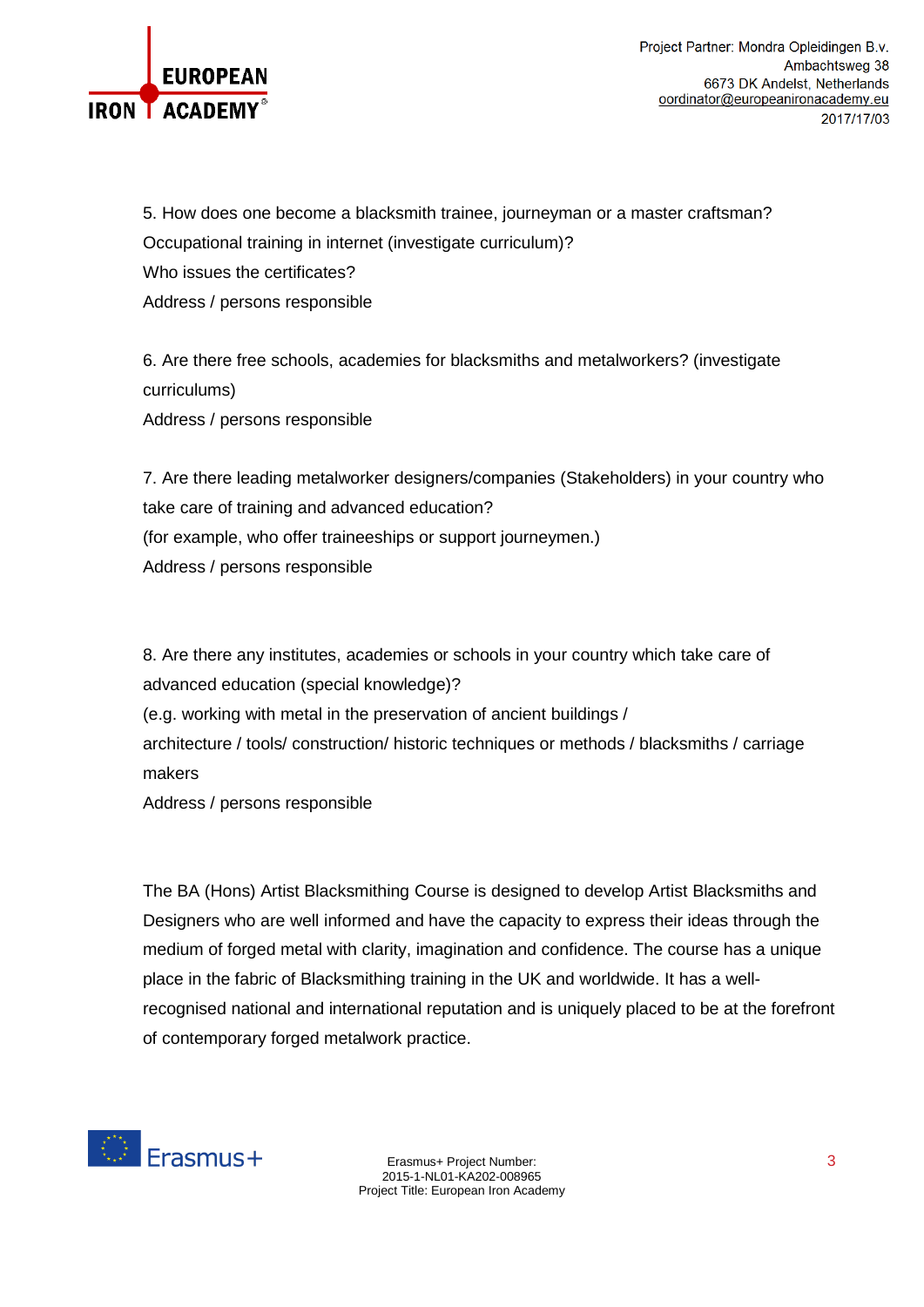

Artist Blacksmithing is enjoying a renaissance not only in the traditional areas of domestic and architectural forge work but also within the gallery context and public arts arena thus demanding graduates with an innovative and clear design led creative practices, who are independent, critically aware, with proficient business management and a broad range of transferable skills. The established ethos of the course is to introduce the students to technical processes, materials and techniques alongside helping them to discover and develop a personal identity in response to a range of creative situations.

A central aim and key ambition of the course is to provide a challenging range of learning opportunities that not only develop the highest possible designing and making skills but also require students to develop a real understanding of the context in which they will practice in the future. Students are encouraged to test the boundaries of what is known and understood within established blacksmithing processes and materials.

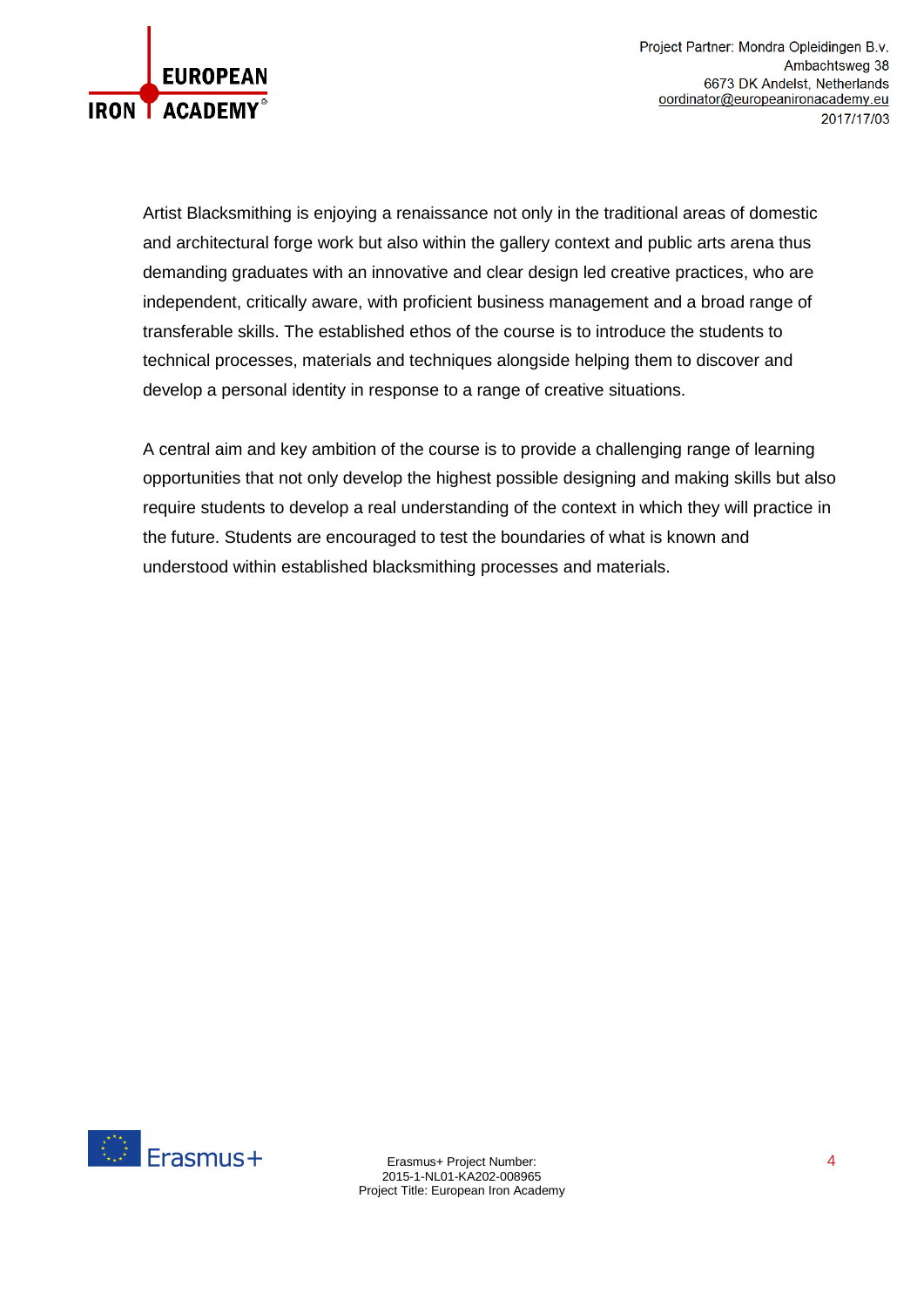

**European Iron Academy 2016 – Part 2** Guidelines Erasmus+

# **Record of current rules, regulations and institutions for training and advanced education for blacksmiths and metalwork designers**

**Country: United Kingdom**

This questionnaire is for recording the current rules, regulations and possibilities for training and advanced education for blacksmiths and metalwork de-signers in the countries of the European Community.

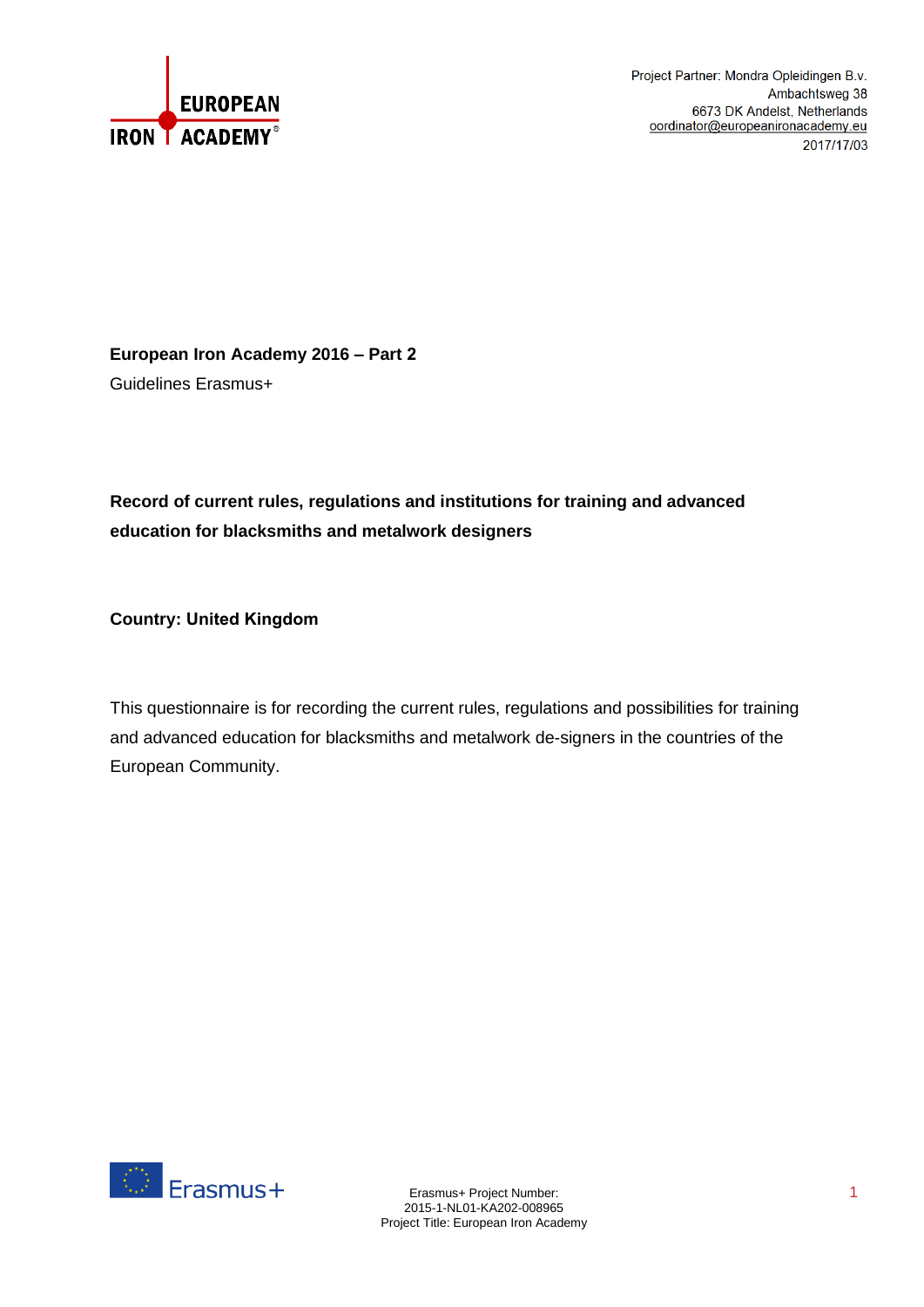

The result: our graduates are defining and redefining the cultural positioning of forged metal design.

| <b>Awarding Institution/Body:</b>         | University of Wales Trinity Saint David |  |  |
|-------------------------------------------|-----------------------------------------|--|--|
| <b>Teaching Institution:</b>              | <b>Hereford College of Arts</b>         |  |  |
| <b>Final Award:</b>                       | BA (Hons)                               |  |  |
| <b>Intermediate Awards:</b>               | Not applicable                          |  |  |
|                                           |                                         |  |  |
|                                           | Level 4 - Certificate of Higher         |  |  |
|                                           | Education                               |  |  |
|                                           | Level 5 - Diploma of Higher Education   |  |  |
|                                           | Level 6 - BA (Hons) Degree / BA         |  |  |
| <b>Exit Awards:</b>                       | Degree                                  |  |  |
|                                           | For details of final award and all exit |  |  |
|                                           | point awards please refer to UWTSD      |  |  |
|                                           | <b>Academic Quality Handbook</b>        |  |  |
| Name of Route, Pathway or Field:          | Artist Blacksmithing                    |  |  |
| <b>Programme JACS Code:</b>               | BA (Hons) - W720                        |  |  |
| Length of programme and mode of           |                                         |  |  |
| attendance (full-time, part-time,         | 3 Years FT                              |  |  |
| sandwich, other):                         | (No PT route offered)                   |  |  |
| <b>Location of delivery:</b>              | <b>Hereford College of Arts</b>         |  |  |
| Language of delivery:                     | English                                 |  |  |
| <b>Anticipated Student Numbers</b>        | 42 across L4 - L6 (expansion subject    |  |  |
| (headcount):                              | to Forge Facility expansion)            |  |  |
|                                           | 42 across L4 - L6 ( No PT Route         |  |  |
| <b>Anticipated Student Numbers (FTE):</b> | Offered)                                |  |  |
| <b>QAA Subject Benchmarking</b>           | Art & Design Feb 2017                   |  |  |
| Statement(s):                             | <b>Cultural Studies April 2016</b>      |  |  |
|                                           | UK Quality Code for HE:<br>➤            |  |  |
|                                           | Part A: Setting and Maintaining         |  |  |
| Other external benchmarks:                | Academic Standards including            |  |  |
|                                           | 'The Qualifications Framework'          |  |  |

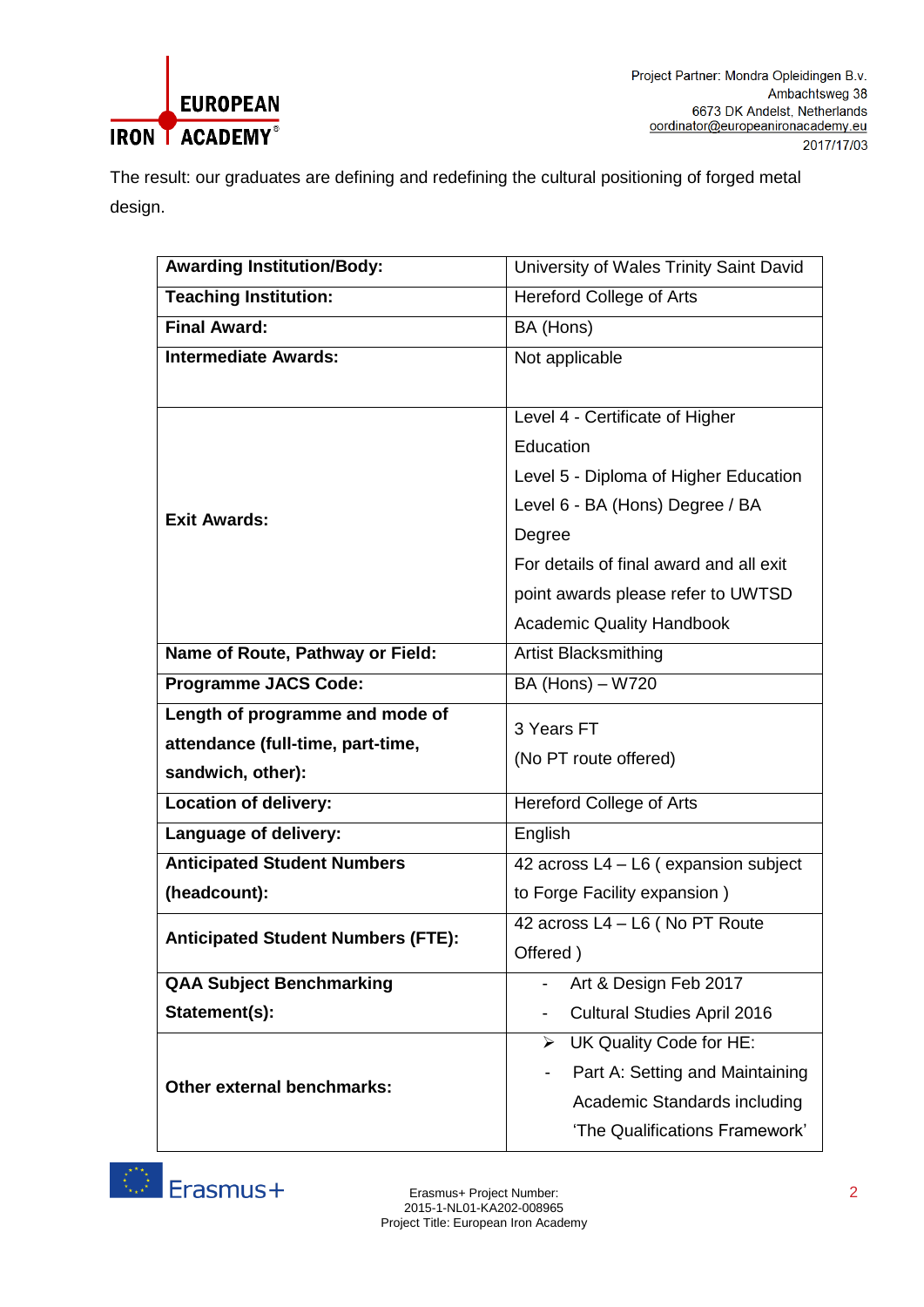

| Part B: Assuring and<br>$\sim$                  |
|-------------------------------------------------|
| <b>Enhancing Academic Quality</b>               |
| The Credit & Qualifications<br>$\triangleright$ |
| Framework for Wales (CQFW)                      |
| <b>External Advisors</b><br>➤                   |
| > UWTSD Internal Scrutiny                       |
| Feedback                                        |
| <b>External Examiners</b><br>➤                  |
|                                                 |

## **Target Student Group**

The Course seeks to recruit from as wide a range of students as possible. Selection of students is carried out in line with UCAS procedures and the HCA Admissions Policy. Course teams involved in the admissions process would be seeking evidence of prior creative endeavor and achievement and evidence of the applicant's ability to meet the academic demands of the course and benefit from involvement in the programme and complete it successfully.

A typical target student would be able to demonstrate evidence of having either achieved qualifications aligned to a creative art and design discipline delivered for example within a Foundation, Extended Diploma or A Level programme or in the case of mature applicants; evidence of prior experiential learning resulting from significant life and work experience, relevant to the area of study.

Assessment of an applicant's case for admission will normally require attendance at interview and or the presentation of a portfolio of work demonstrating a creative curiosity, interest and awareness of related practice in the area of study.

In the case of overseas applicants the above evidence could be evaluated via a Skype interview and or via material presented in a digital portfolio or website.

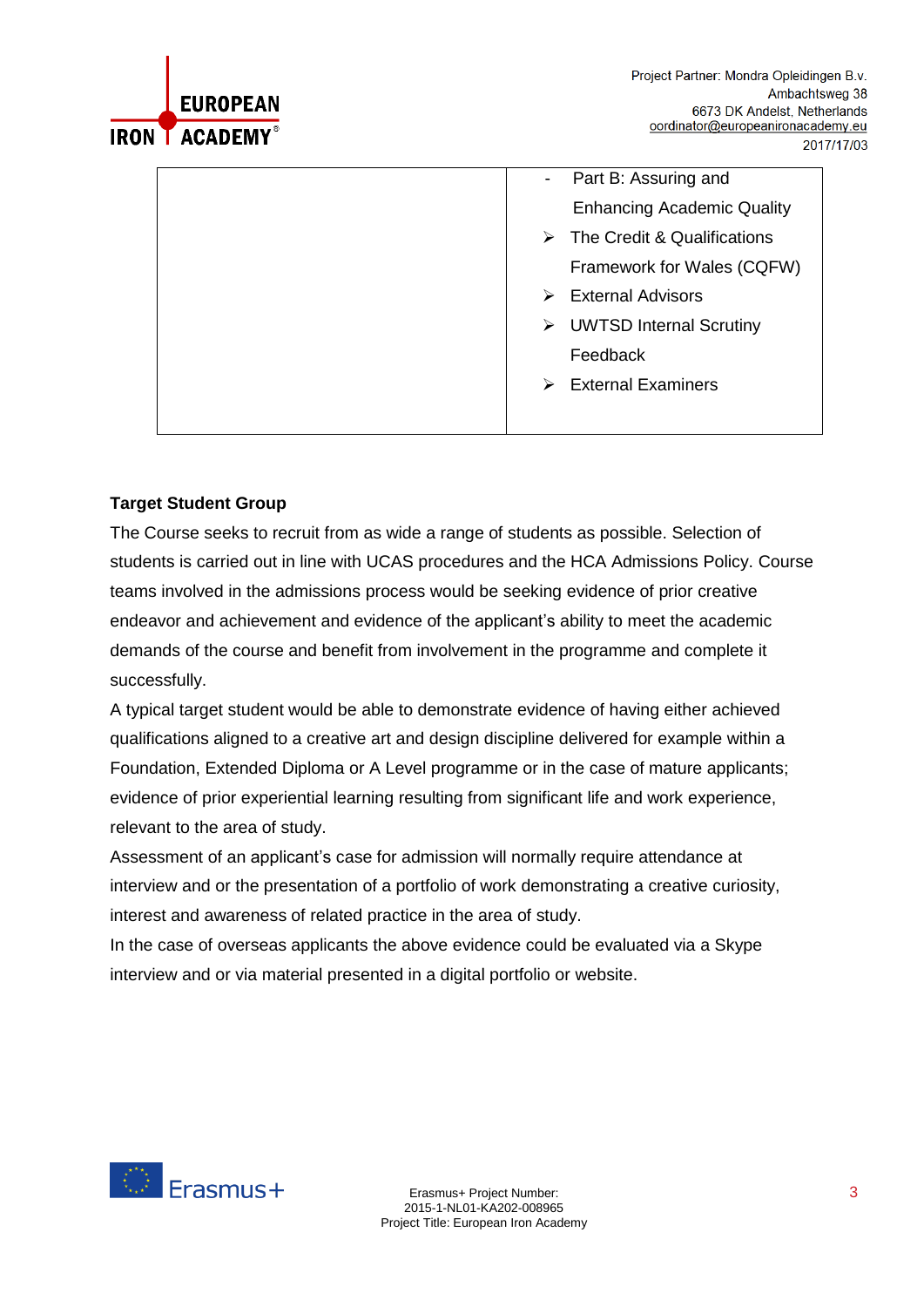

### **Programme Details**

### **Programme Overview**

The course which is modular in structure encourages students to approach their studies in a holistic manner and to integrate the knowledge, understanding and skill acquired in each module in order to produce work that is competent, innovative and creative. A contextual studies programme including forged metal and crafts history and critical theory provides a foundation of academic engagement.

Learning through doing, individuality, intellectual and creative space, communication skills, contextualisation, entrepreneurship and open access workshops underpin the structure and delivery of the programme throughout Level's 4, 5 and 6. Students learn to employ both convergent and divergent thinking in the process of research, observation and investigation through the designing and making of artefacts, prototypes and products.

**Learning Through Doing** - the programme is at its heart a practice-based degree with an emphasis on learning through doing. Analysis and reflection are fundamental to the course, with the intention of enabling students to sustain their practice independently after graduation.

 **Individuality** - the programme encourages a breadth of practice; work can be designed and made with a wide range of materials combining innovative and traditional, time honoured techniques and processes.

 **Intellectual and Creative Space** - group and individual tutorials and critiques underpin very open and flexible learning opportunities. Students are encouraged to explore and take speculative risks with their practice.

 **Communication Skills** - critiques encourage students to express their opinions and ideas in written and visual presentations as well as verbally in one-to-one tutorial and peer group situations.

 **Contextualisation** - the programme philosophy encourages an integration of theory and practice which is introduced in *Module PIC1- Practice in Context One* in Level 4 and reinforced in *Module PIC2- Practice in Context Two* during Level 5 leading to a Dissertation

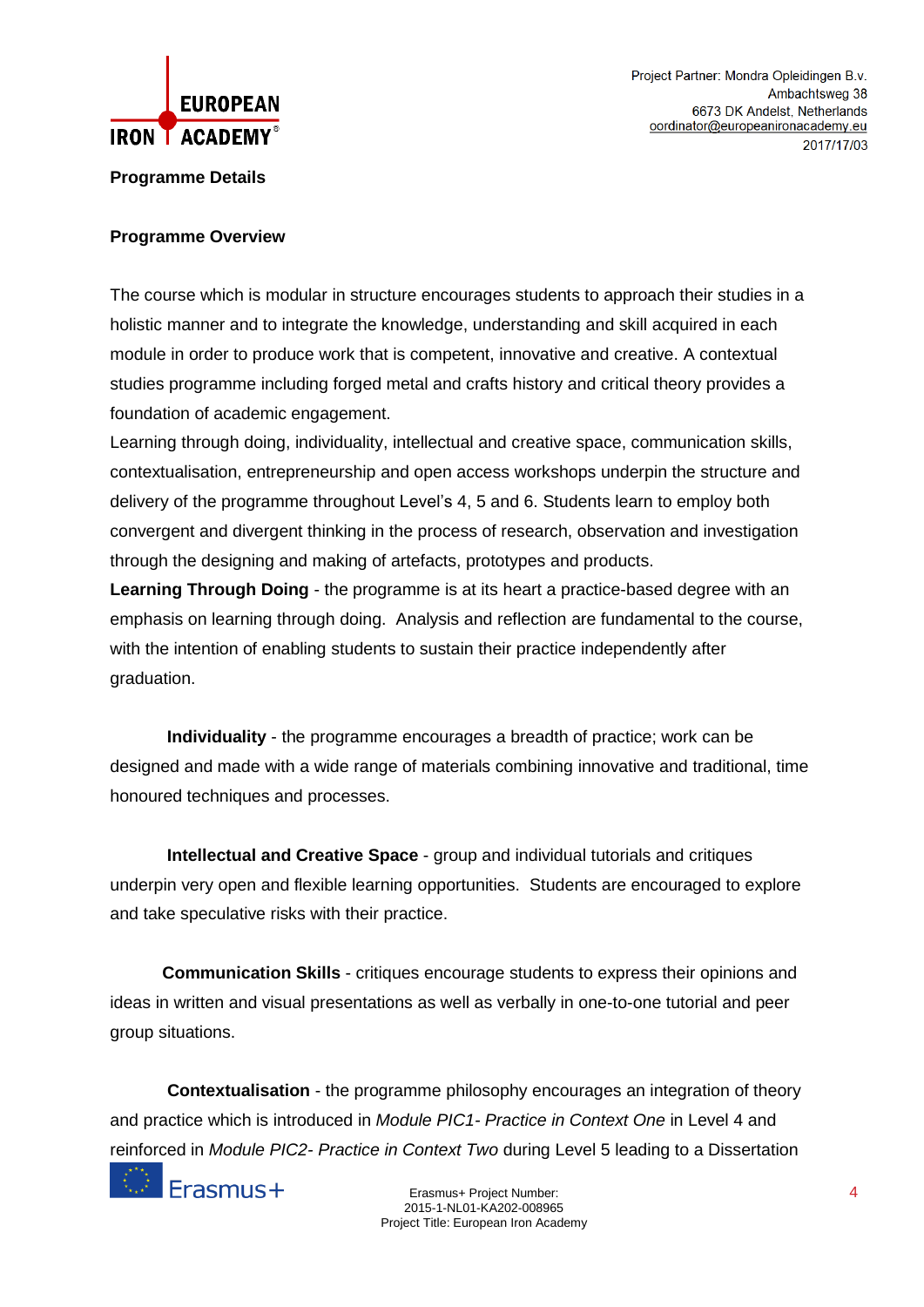# **EUROPEAN IRON LACADEMY**<sup>®</sup>

at Level 6. This is reinforced by the *Masters of Metal* and *Gravity* series of lectures, when visiting practitioners talk to both undergraduate and postgraduate students about their practice. Visitors are of both national and international standing. Students are also given the opportunity to show their work externally, enter competitions and make connections with practitioners and galleries.

 **Open Access Workshops**. Students enrolled on the programme are able to access all workshops after initial inductions, which facilitates a growing inter-disciplinary approach to practice.

 **Entrepreneurship** - Within the curriculum delivery at Level 5 *Module PP1 - Professional Practice One* students undertake work based learning opportunities and complete a Personal Development Plan at Level 6 of *Module PP2 - Professional Practice Two* students participate in a series of seminars exploring current business practice and complete a fully costed business plan. They are also required to create a professional portfolio and develop an online digital presence. *Module DM5 -Design and Make Five* , students have an opportunity to hone their practice and complete a marketable body of work, and engage in peer discussions about the future direction of their practice and career.

## **Year One – Level 4:** *investigative, experimental and analytical*

The first year of the programme focuses on a thorough grounding in technique together with research and exploration which creates a platform for an interdisciplinary and mixed media design practice.

The programme which is primarily project based encourages creative thinking and experimentation, particular emphasis is placed upon the development of appropriate drawing, design and material skills. Students are introduced to the importance of a reflective, analytical and evaluative approach through personal visual research and learning journals. An ability to articulate and communicate their design thinking and understanding of contemporary and professional practice is continuously cultivated within studio and workshop based projects.

Throughout the whole of year one, studio activity is underpinned by the *Module PIC 1* - *Practice in Context* in which issues of a broader cultural and contextual nature are explored through a discourse lecture and seminar programme.



Erasmus+ Project Number: 5 2015-1-NL01-KA202-008965 Project Title: European Iron Academy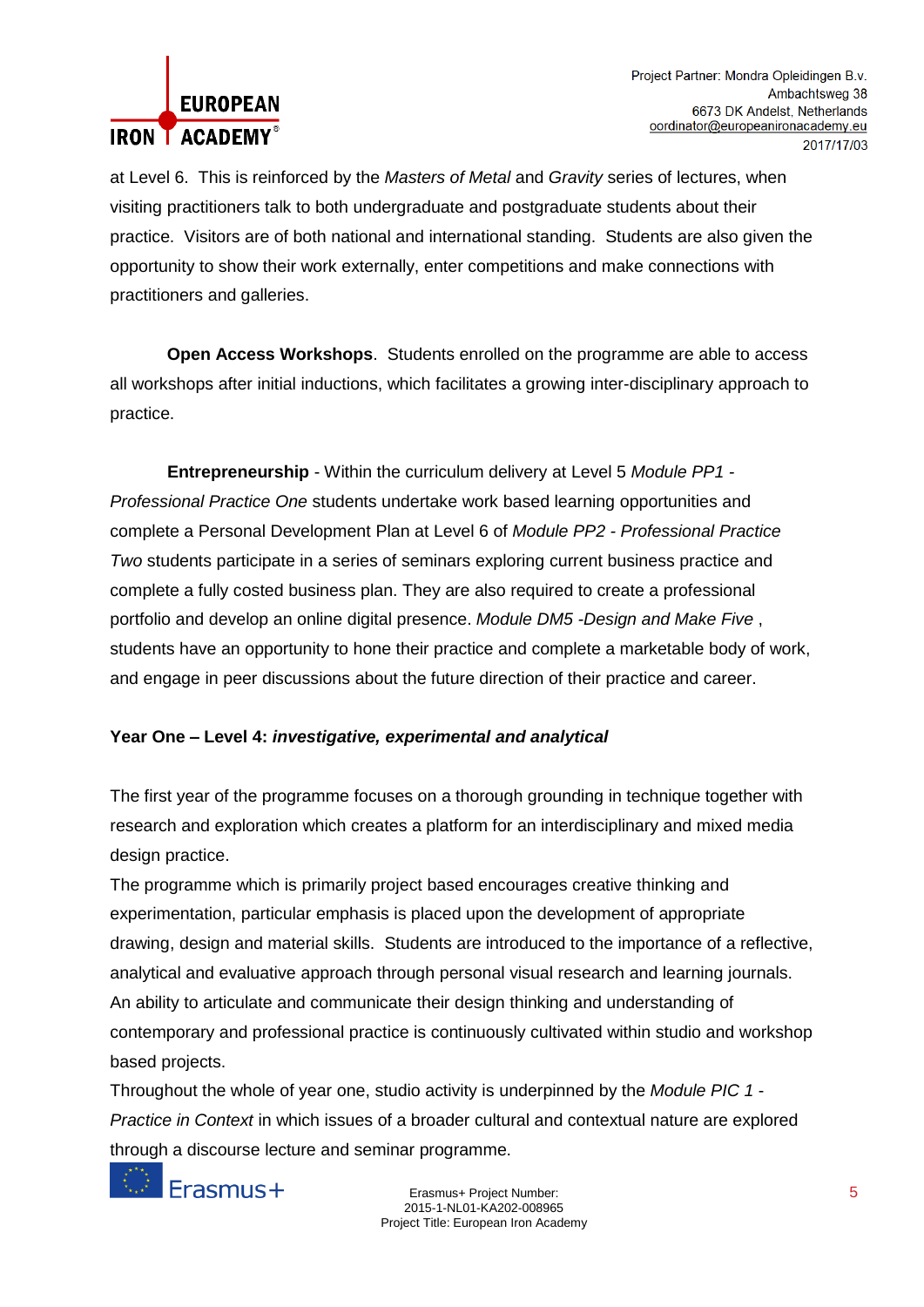

#### **Year Two – Level 5:** *establishing practice*

The second year of the programme encourages students to focus and specialise and to progress their core practice through a combination of research –led and design and issue driven projects with relevance to external developments in the creative industries. Students develop in depth knowledge from their materials base and connecting historical research, the working of new technologies alongside traditional approaches and techniques within Artist Blacksmithing is encouraged. Structured projects combine with an offer of live and research led projects and work based learning activities that contribute to the formulation of personal development plans and research questions for the self-directed study and independent project work at Level 6

Studio activity is further underpinned by the *Module PIC 2 - Practice in Context* which explores connections and links between theory and practice and issues of a broader cultural and contextual nature through a discourse lecture and seminar programme.

#### **Year Three – Level 6:** *resolution of practice*

This final year will provide the intellectual and creative space for students fully realise their creative ambition evidenced through the production of a resolved body of work. Emphasis will be placed upon the students' ability to critically evaluate and make appropriate use of the interaction between intention, process, outcomes, and context and make informed choices when selecting techniques and processes in the pursuit of innovation outcomes. Students will be expected to work in an increasingly self-directed manner to a professional level and will have the opportunity to produce a body of work for public exhibition. Professional and entrepreneurial skills appropriate for sustaining practice are embedded and in *Module PP2 - Professional Practice Two* , students participate in a series of seminars exploring current business practice and complete a fully costed business plan. They are also required to create a professional portfolio and develop an online digital presence student. Students will be required to undertake an in depth and critical analysis of an agreed area of study in the form of a Dissertation or alternative.

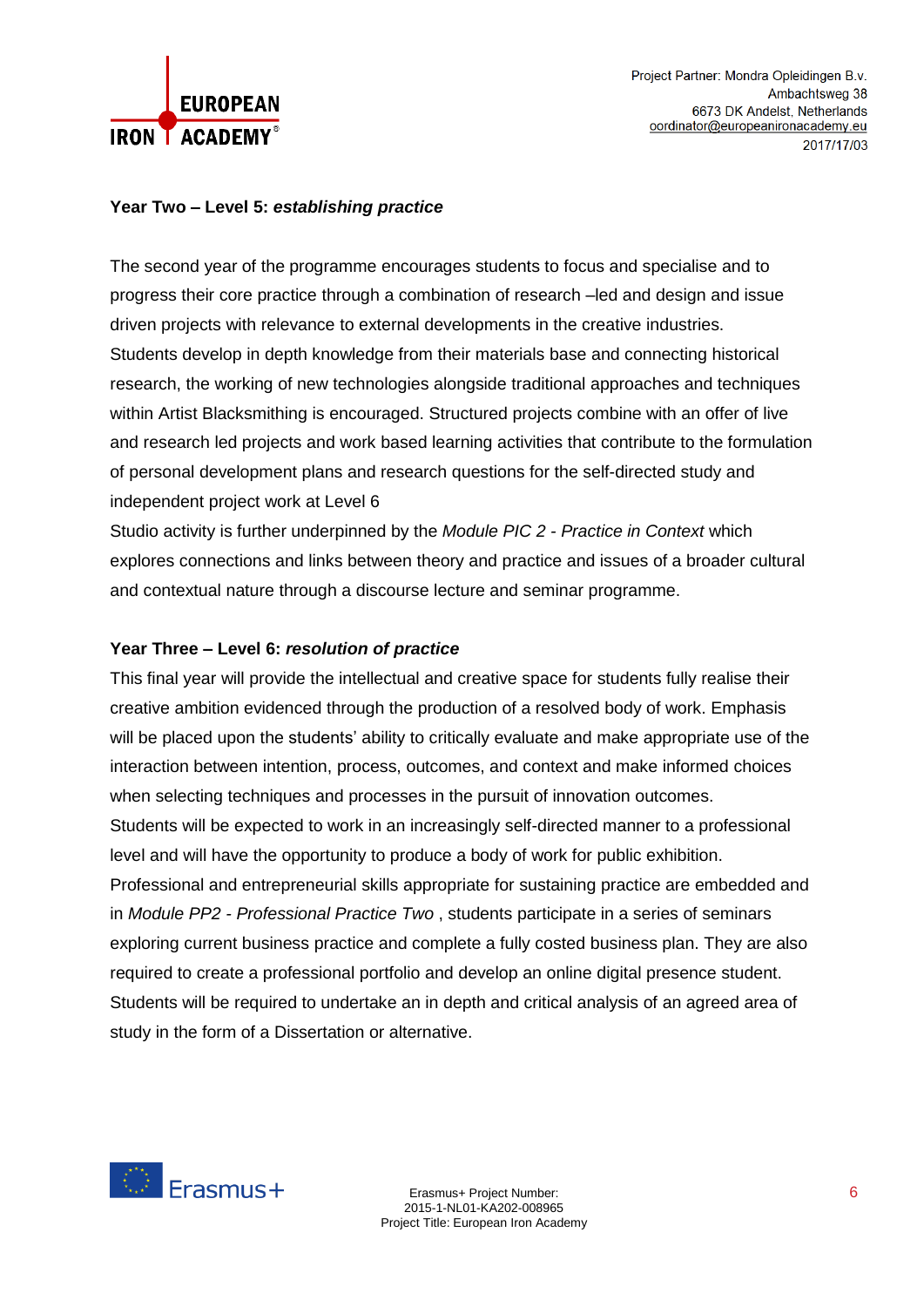

| <b>Module Code</b> | <b>Module title</b>                           | <b>Credit</b> | New or            | If existing, has it | <b>Shared with other</b> |
|--------------------|-----------------------------------------------|---------------|-------------------|---------------------|--------------------------|
|                    |                                               | value         | existing          | been revised?       | programmes?              |
|                    |                                               |               |                   | YES / NO            | YES / NO                 |
| Level 4            |                                               |               |                   |                     |                          |
| PIC <sub>1</sub>   | <b>Practice in Context One</b>                | 20            | Minor Mods        | <b>YES</b>          |                          |
| <b>ABDD</b>        | Drawing for Forged Metal Design               | 20            | <b>Minor Mods</b> | <b>YES</b>          |                          |
| <b>ABIP</b>        | Introduction to Forge & Fabrication Processes | 20            | <b>Minor Mods</b> | <b>YES</b>          |                          |
| <b>ABDM</b>        | Practice Based Design Methodologies           | 20            | Minor Mods        | <b>YES</b>          |                          |
| ABDM1              | Design & Make One - Forged Metals             | 20            | <b>Minor Mods</b> | <b>YES</b>          |                          |
| <b>DDM</b>         | Digital Design and Making                     | 20            | <b>New</b>        |                     | <b>YES</b>               |
| Level 5            |                                               |               |                   |                     |                          |
| PIC <sub>2</sub>   | Practice in Context two                       | 20            | <b>Minor Mods</b> | <b>YES</b>          |                          |
| ABDM2              | Design & Make Two - Forged Metals             | 20            | <b>Minor Mods</b> | <b>YES</b>          |                          |
| ABAP               | <b>Advanced Forged Processes</b>              | 20            | Minor Mods        | <b>YES</b>          |                          |
| PP <sub>1</sub>    | <b>Professional Practice One</b>              | 20            | <b>Minor Mods</b> | <b>YES</b>          | <b>YES</b>               |
| ABDM3              | Design & Make Three - Forged Metals           | 20            | Minor Mods        | <b>YES</b>          |                          |
| <b>DDV</b>         | Digital Design and Visualisation              | 20            | <b>New</b>        |                     | <b>YES</b>               |
| Level 6            |                                               |               |                   |                     |                          |
| PIC <sub>3</sub>   | <b>Practice in Context Three</b>              | 30            | <b>Minor Mods</b> | <b>YES</b>          |                          |



Erasmus+ Project Number: 14 2015-1-NL01-KA202-008965 Project Title: European Iron Academy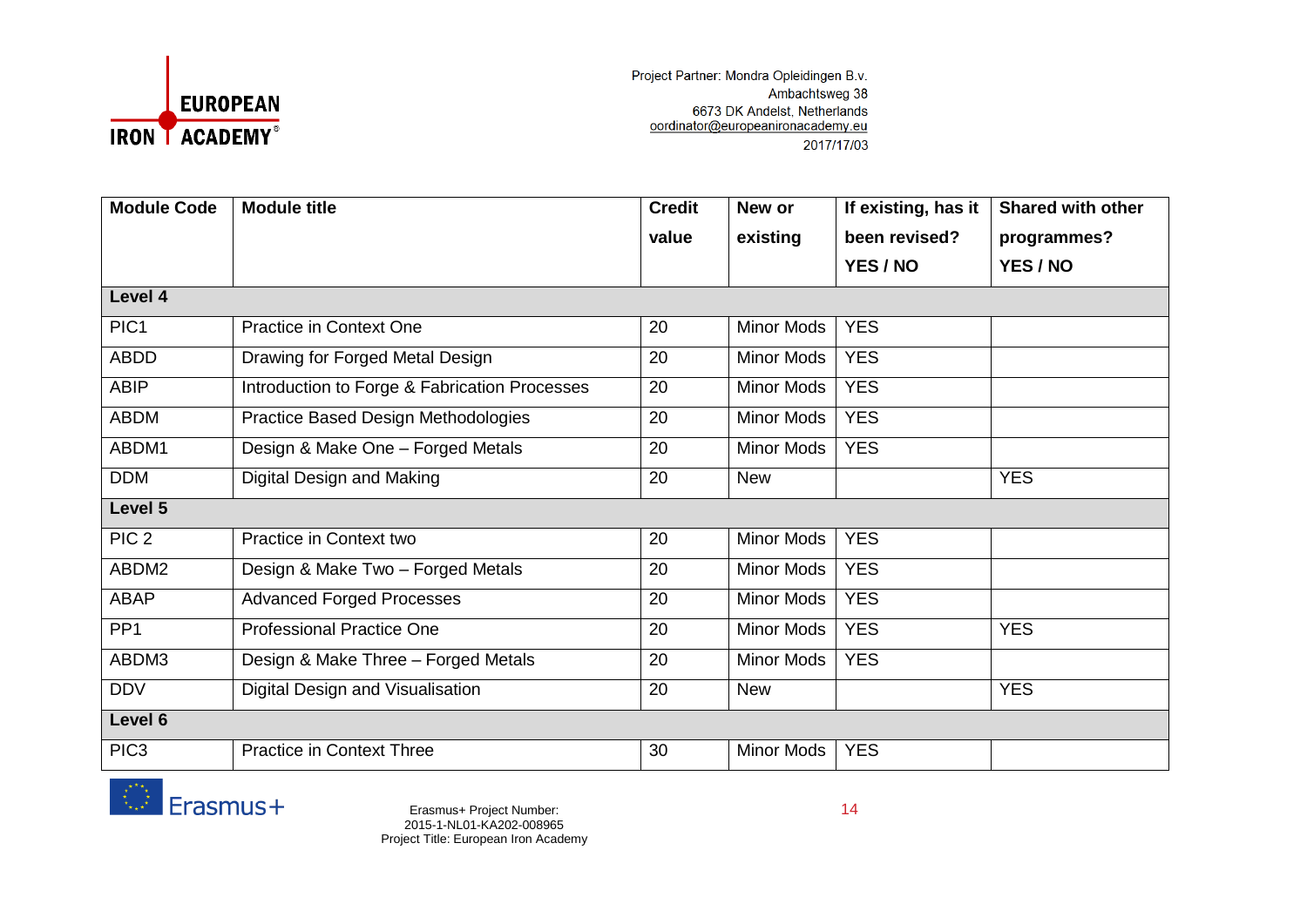

| ABDM4           | Design & Make Four - Forged Metals | 30 | Minor Mods 1 | <b>YES</b> |            |
|-----------------|------------------------------------|----|--------------|------------|------------|
| PP <sub>2</sub> | <b>Professional Practice Two</b>   | 20 | Minor Mods   | <b>YES</b> | <b>YES</b> |
| ABDM5           | Design & Make Five - Forged Metals | 40 | Minor Mods   | <b>YES</b> |            |



Erasmus+ Project Number: 15 2015-1-NL01-KA202-008965 Project Title: European Iron Academy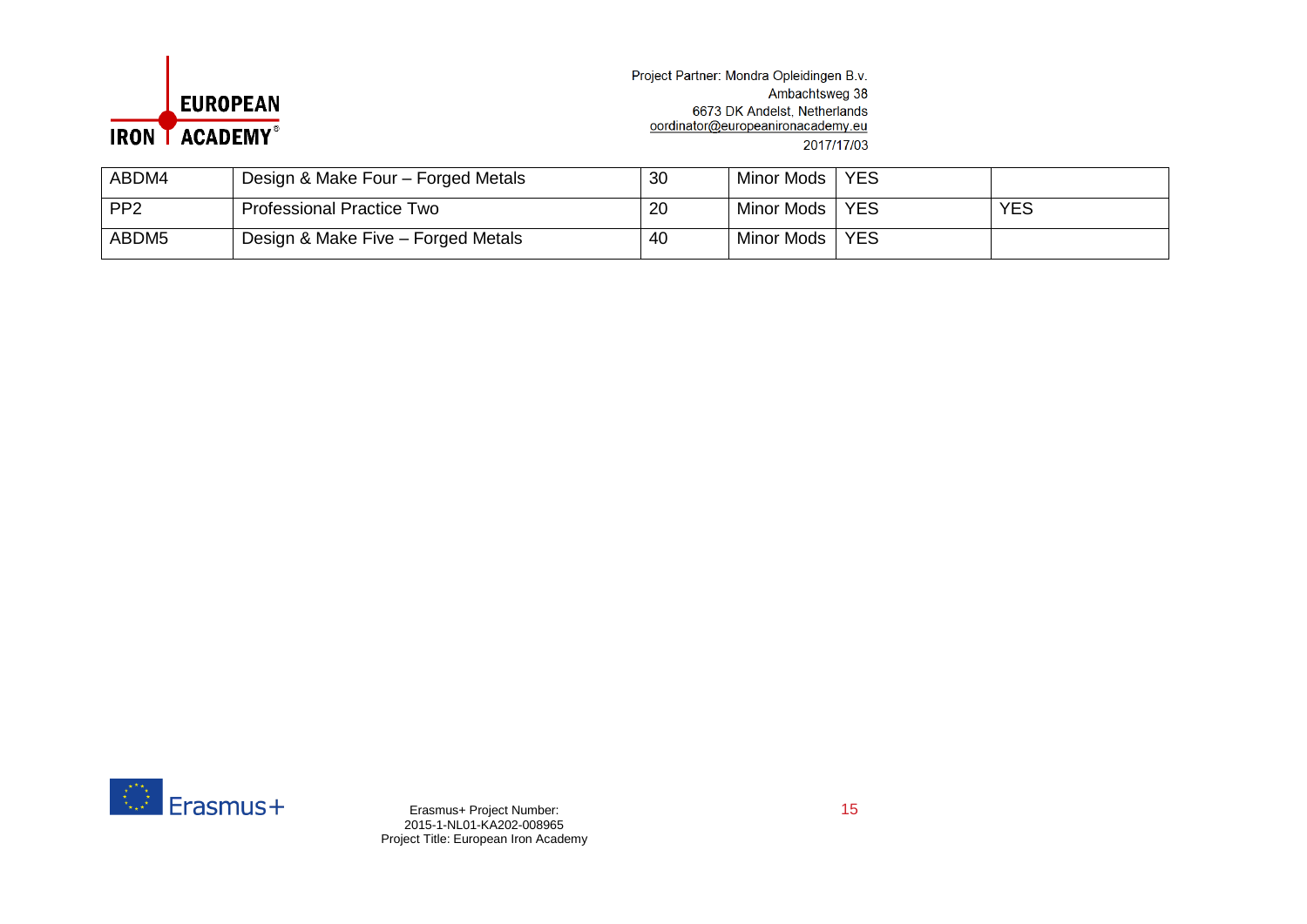

#### **Programme Aims**

The programme has the following general educational and specific aims:

- 1. To facilitate the generation of artefacts prototypes and products that demonstrate innovation and encourage the working of new technologies alongside traditional approaches and techniques within forged metal design.
- 2. To encourage the student to conceptualise, analyse, reflect and critically review their creative process and take incisive control over the direction of their emerging practice**.**
- 3. To develop professional and entrepreneurial skills appropriate for sustaining practice in a professional sphere.
- 4. To enable the student to critically evaluate and employ contemporary debates regarding practice-based research within design and specifically forged metal design including theoretical engagement with cultural, ethical and environmental issues.
- 5. To enable the student to develop and enhance their transferable skills and knowledge, interpersonal communication (both verbal and written), team working, organising and managing abilities.

#### **Programme Learning Outcomes**

Individual modules will address aspects of the learning outcomes set out below. The learning outcomes are met by a student demonstrating the ability to:-

- **1. Knowledge and Understanding**
	- 1.1 Demonstrate an ability to critically evaluate and employ contemporary debates regarding practice-based research within design and specifically forged metal design including theoretical engagement with cultural, ethical and environmental issues.

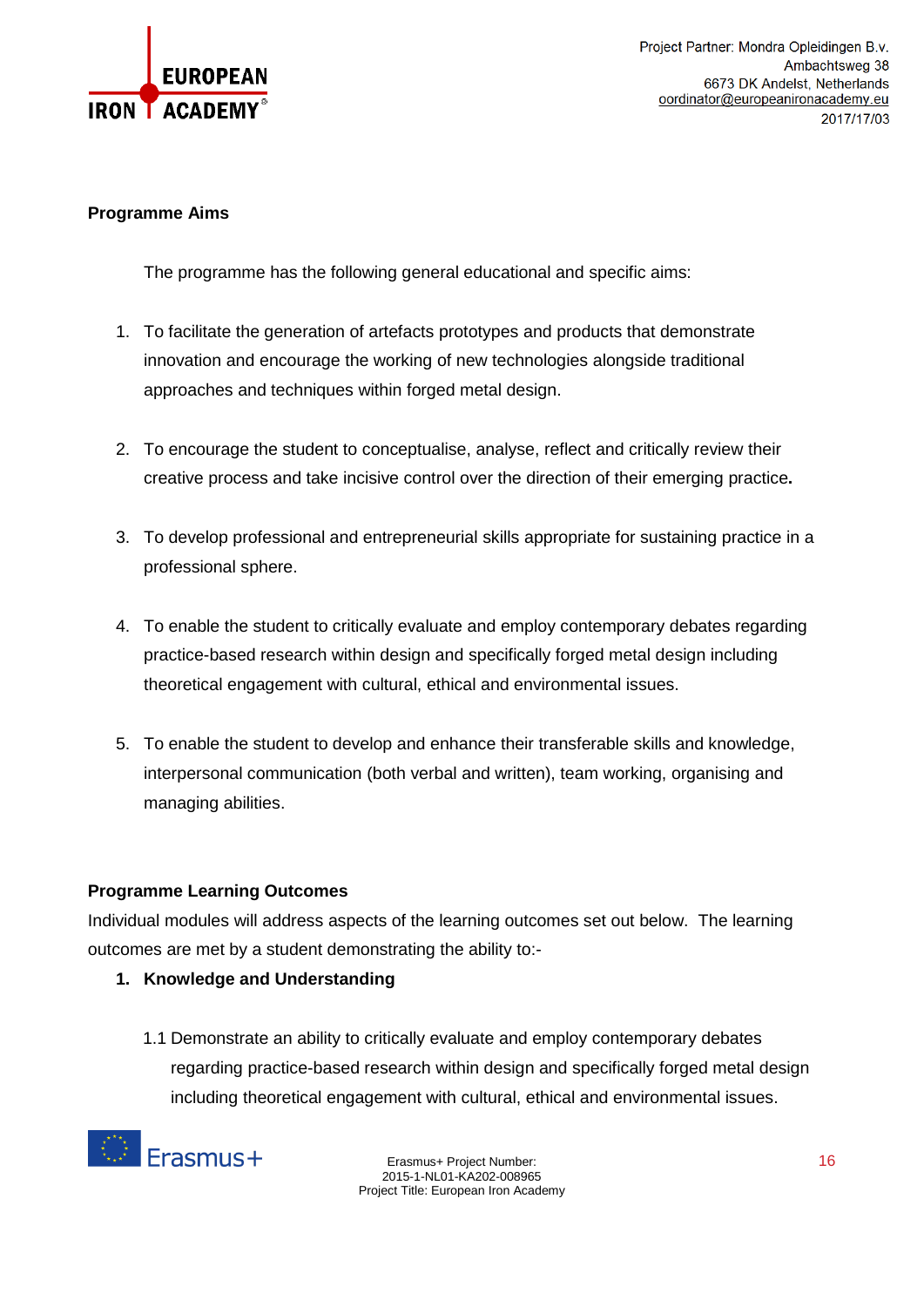

- 1.2 Analyse problems objectively using the main theoretical perspectives underpinning contemporary design and the wider visual culture, and employ appropriate research methodologies and strategies.
- 1.3 Demonstrate a systematic understanding of visual language and design principles and be able to apply this knowledge appropriately and with confidence.

## **2. Cognitive skills**

- 2.1 Within the field of design and specifically forged metal design employ both convergent and divergent thinking in the processes of research, observation, investigation, speculative enquiry, visualisation and design within their chosen discipline.
- 2.2 Generate ideas, concepts, proposals, solutions or arguments independently and/or collaboratively in response to negotiated briefs and self-initiated activity pertinent to their design practice
- 2.3 Research and analyse complex information using a variety of sources and references.
- 2.4 To, analyse, reflect and critically review their creative process and take incisive control over the direction of their emerging design practice

## **3. Practical Skills**

- 3.1 Generate artefacts prototypes and products that demonstrate innovation and encourage the working of new technologies alongside traditional approaches and techniques within design and specifically forged metal design.
- 3.2 Critically evaluate and make appropriate use of the interaction between intention, process, outcomes, and context and make informed choices when selecting techniques and processes in the pursuit of innovative outcomes.
- 3.3 Demonstrate professional and entrepreneurial skills appropriate for sustaining practice in a professional sphere.
- 3.4 Set negotiate and meet own objectives and deadlines to identified standards within their design practice.

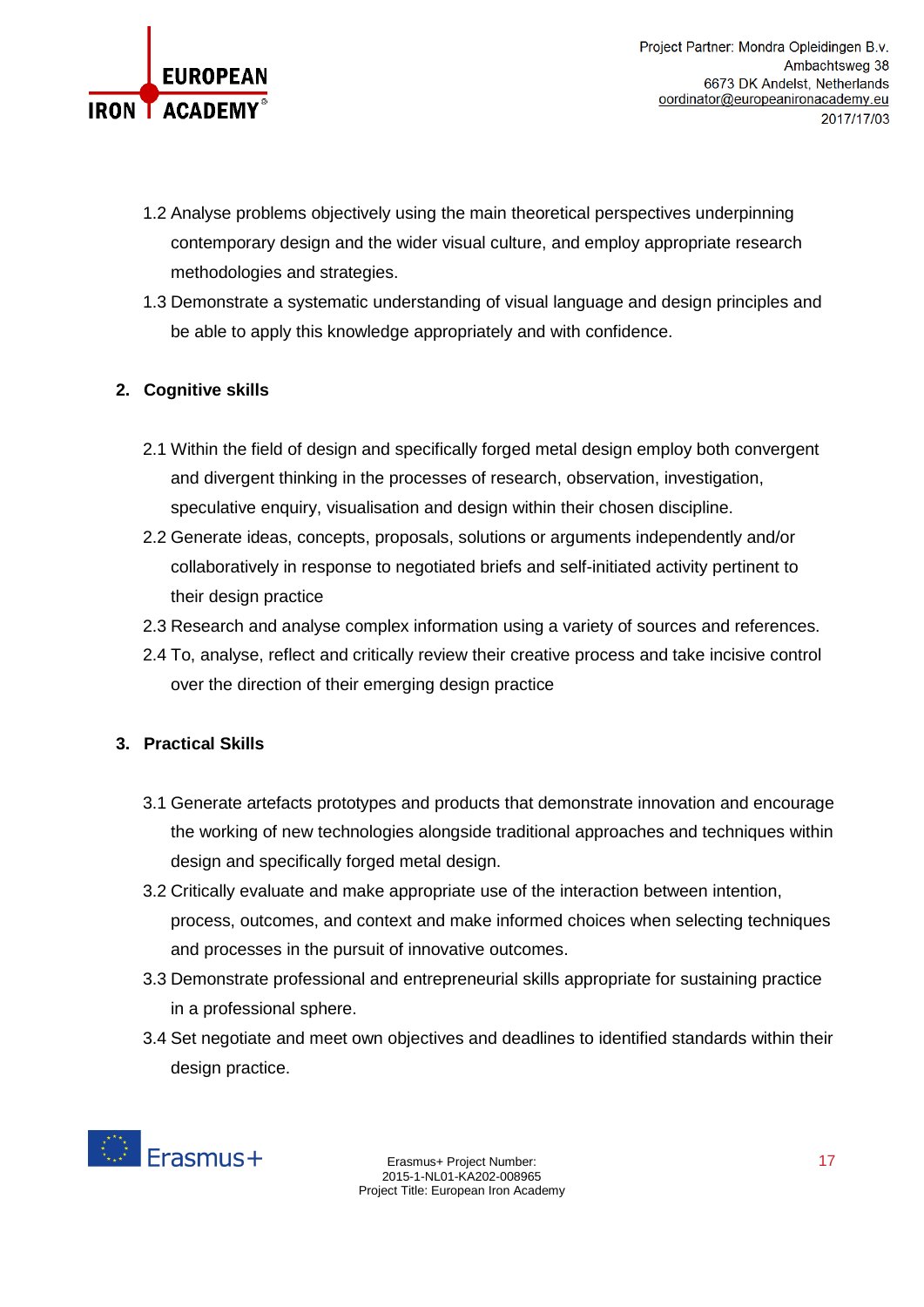

## **4. Key Skills**

- 4.1 Select appropriate styles of both written and visual communication for complex tasks and purposes within their design practice.
- 4.2 Deal with complex issues both systematically and creatively, make sound judgements in the absence of complete data, and communicate their conclusions clearly to specialist and non-specialist audiences.
- 4.3 Demonstrate self-direction and originality in tackling and solving problems, and act autonomously in planning and implementing tasks at a professional or equivalent level
- 4.4 Continue to advance their knowledge and understanding, and to evaluate personal strengths and weaknesses and make informed critical judgements on how to improve performance

## **Programme Structure**

## **Structure: Full-time Study**

## **LEVEL 4**

.

## **Semester 1**

| <b>Module</b> | <b>Title</b>                        | <b>Module type</b> | <b>Credits</b> |
|---------------|-------------------------------------|--------------------|----------------|
| Code          |                                     | (core, compulsory  |                |
|               |                                     | or optional)       |                |
| <b>ABDD</b>   | Drawing for Forged Metal Design     | Compulsory         | 20             |
| <b>ABIP</b>   | Introduction to Forge & Fabrication | Compulsory         | 20             |
|               | <b>Processes</b>                    |                    |                |

#### **Semesters 1 and 2**

| <b>Module</b> | <b>Title</b> | Module type        | <b>Credits</b> |
|---------------|--------------|--------------------|----------------|
| Code          |              | (core, compulsory) |                |

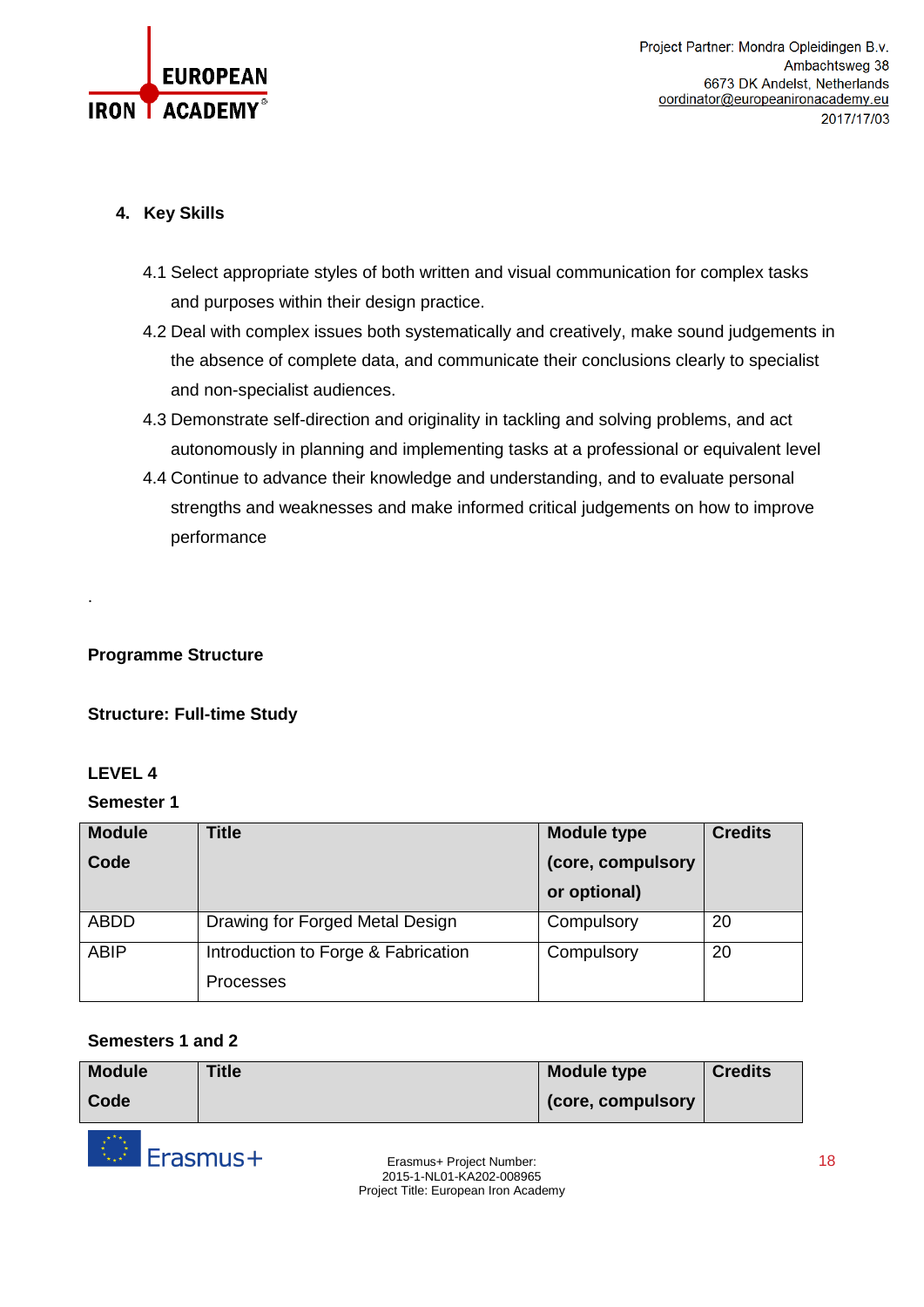

|                  |                         | or optional) |    |
|------------------|-------------------------|--------------|----|
| PIC <sub>1</sub> | Practice in Context One | Compulsory   | 20 |

## **Semester 2**

| <b>Module</b>   | <b>Title</b>                               | <b>Module type</b> | <b>Credits</b> |
|-----------------|--------------------------------------------|--------------------|----------------|
| Code            |                                            | (core, compulsory  |                |
|                 |                                            | or optional)       |                |
| ABDM            | <b>Practice Based Design Methodologies</b> | Compulsory         | 20             |
| DM <sub>1</sub> | Design & Make One - Forged Metals          | Compulsory         | 20             |
| <b>ABDDM</b>    | Introduction to Digital Design and Making  | Optional           | 20             |

## **LEVEL 5**

#### **Semester 1**

| <b>Module</b>   | <b>Title</b>                      | <b>Module type</b> | <b>Credits</b> |
|-----------------|-----------------------------------|--------------------|----------------|
| Code            |                                   | (core, compulsory  |                |
|                 |                                   | or optional)       |                |
| DM <sub>2</sub> | Design & Make Two - Forged Metals | Compulsory         | 20             |
| <b>ABAP</b>     | <b>Advanced Forged Processes</b>  | Compulsory         | 20             |

## **Semesters 1 and 2**

| <b>Module</b><br>Code | Title                   | <b>Module type</b><br>(core, compulsory | <b>Credits</b> |
|-----------------------|-------------------------|-----------------------------------------|----------------|
|                       |                         | or optional)                            |                |
| PIC <sub>2</sub>      | Practice in Context two | Compulsory                              | 20             |

#### **Semester 2**

| <b>Module</b> | <b>Title</b> | <b>Module type</b> | <b>Credits</b> |
|---------------|--------------|--------------------|----------------|
| Code          |              | (core, compulsory  |                |

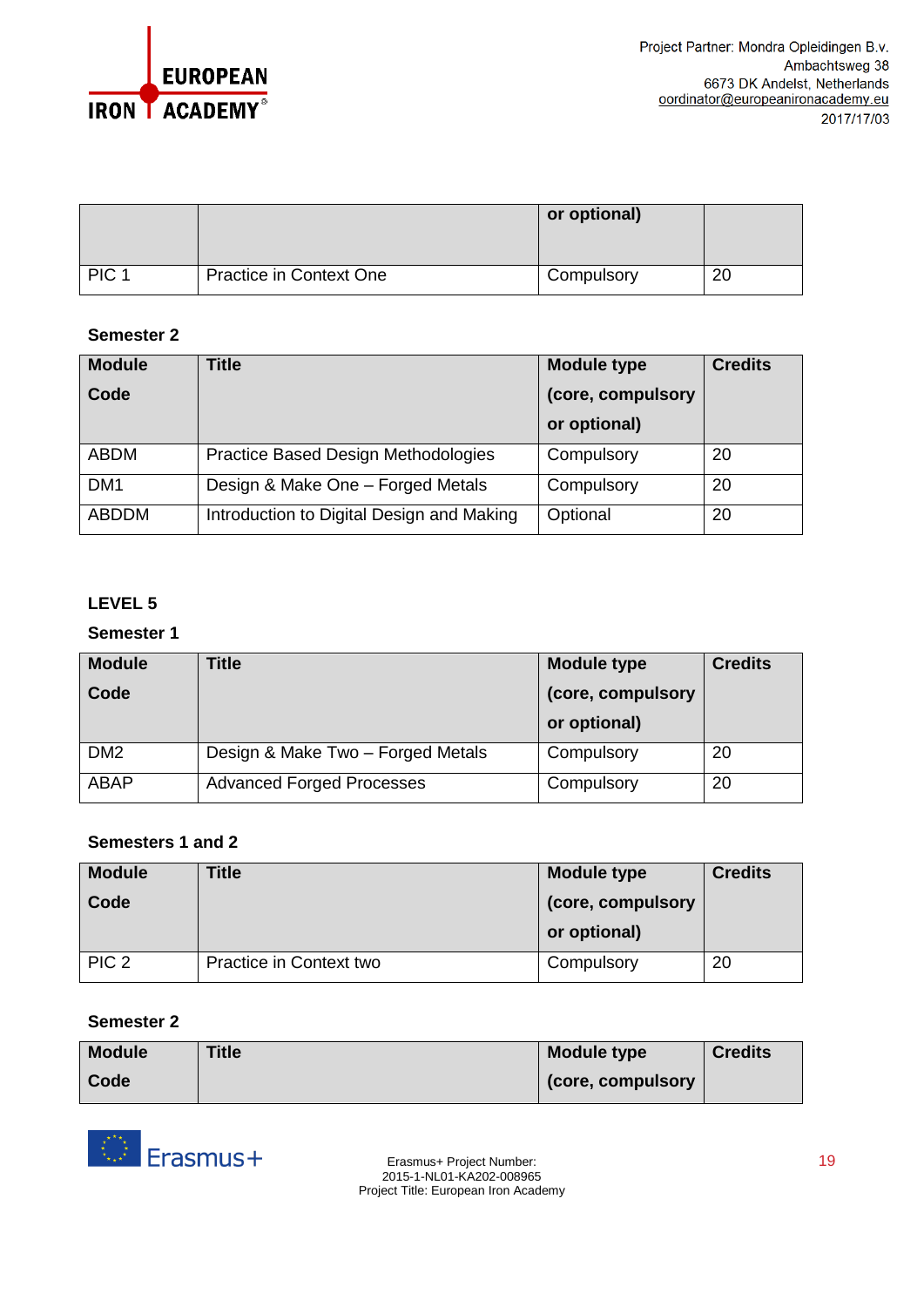

|                 |                                     | or optional) |    |
|-----------------|-------------------------------------|--------------|----|
| PP <sub>1</sub> | <b>Professional Practice One</b>    | Compulsory   | 20 |
| ABDM3           | Design & Make Three - Forged Metals | Compulsory   | 20 |
| <b>DDV</b>      | Digital Design and Visualisation    | Optional     | 20 |

### **LEVEL 6**

#### **Semester 1**

| <b>Module</b> | Title                              | <b>Module type</b> | <b>Credits</b> |
|---------------|------------------------------------|--------------------|----------------|
| Code          |                                    | (core, compulsory  |                |
|               |                                    | or optional)       |                |
| ABDM4         | Design & Make Four - Forged Metals | Compulsory         | 30             |

### **Semesters 1 and 2**

| <b>Module</b><br>Code | <b>Title</b>                     | <b>Module type</b><br>(core, compulsory<br>or optional) | <b>Credits</b> |
|-----------------------|----------------------------------|---------------------------------------------------------|----------------|
| PIC <sub>3</sub>      | <b>Practice in Context Three</b> | Compulsory                                              | 30             |
| PP <sub>2</sub>       | <b>Professional Practice Two</b> | Compulsory                                              | 20             |

#### **Semester 2**

| <b>Module</b>     | Title                              | <b>Module type</b> | <b>Credits</b> |
|-------------------|------------------------------------|--------------------|----------------|
| Code              |                                    | (core, compulsory) |                |
|                   |                                    | or optional)       |                |
| ABDM <sub>5</sub> | Design & Make Five - Forged Metals | Compulsory         | 40             |

#### 9. **Which networks are available nationally and internationally for black-smiths and**

#### **metalworkers?**

*(e.g. Internet information platforms, discussion groups,*



Erasmus+ Project Number: 20 2015-1-NL01-KA202-008965 Project Title: European Iron Academy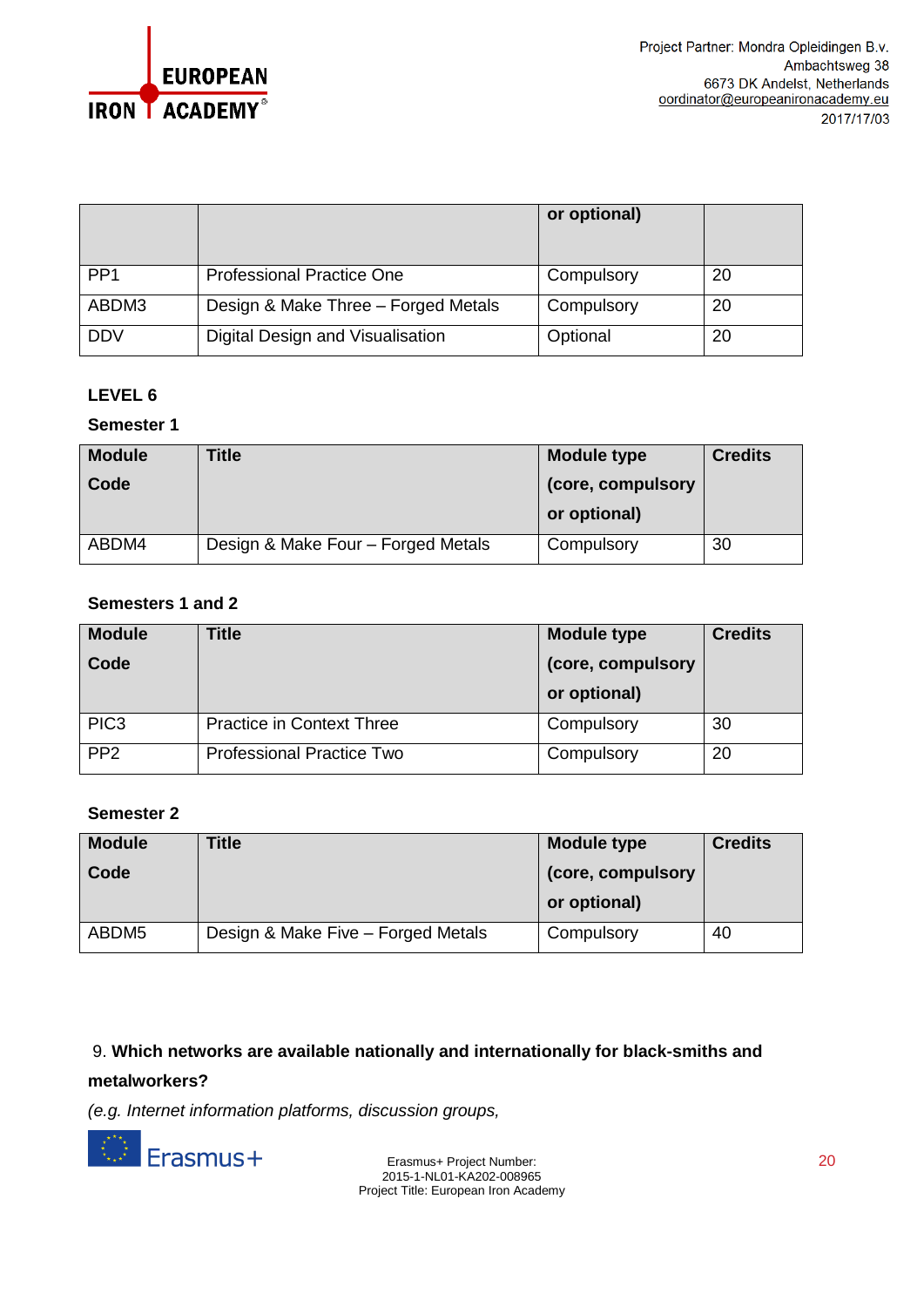

*free organisations etc.)*

### **Employment Roles and Employability**

Recognising that many of our graduates will begin their professional lives within a rapidly evolving labour market of mixed-income streams, our strategy is to produce independent, technically expert and critically aware designer makers with a broad range of transferable skills, who can develop careers as 'sole traders' or alternatively explore broader opportunities in the creative arts sector through consultancy, community arts, teaching and residencies and or undertake post graduate study in a relevant discipline.

Within this context Personal Transferable Skills (PTS) and Professional Development Planning (PDP) are embedded into each level of the course and are recognised as important graduate attributes in order to ensure that they are appropriately prepared their careers. Professional Development Planning PDP is explicitly delivered in Level 5, PP1 Professional Practice One and then revisited in Level 6, PP2 Professional Practice Two.

Personal Transferable Skills (PTS) are acquired in the course of academic study and are both implicit within modules and explicitly taught at key points both within modules and in "free spaces" within the curriculum and include: problem solving, critical thinking, time management skills, team work and communication , negotiation, collaboration and confidence and resilience building.

In addition within all 'Design and Make' modules, the student's develop their professional and entrepreneurial skills through the designing and making of objects / artefacts and prototypes that will support and develop a student's emerging practice and clarify their creative process and which in turn ensures the viability and sustainability of the students' future commercial practice.

## **Links with Other Organisations**

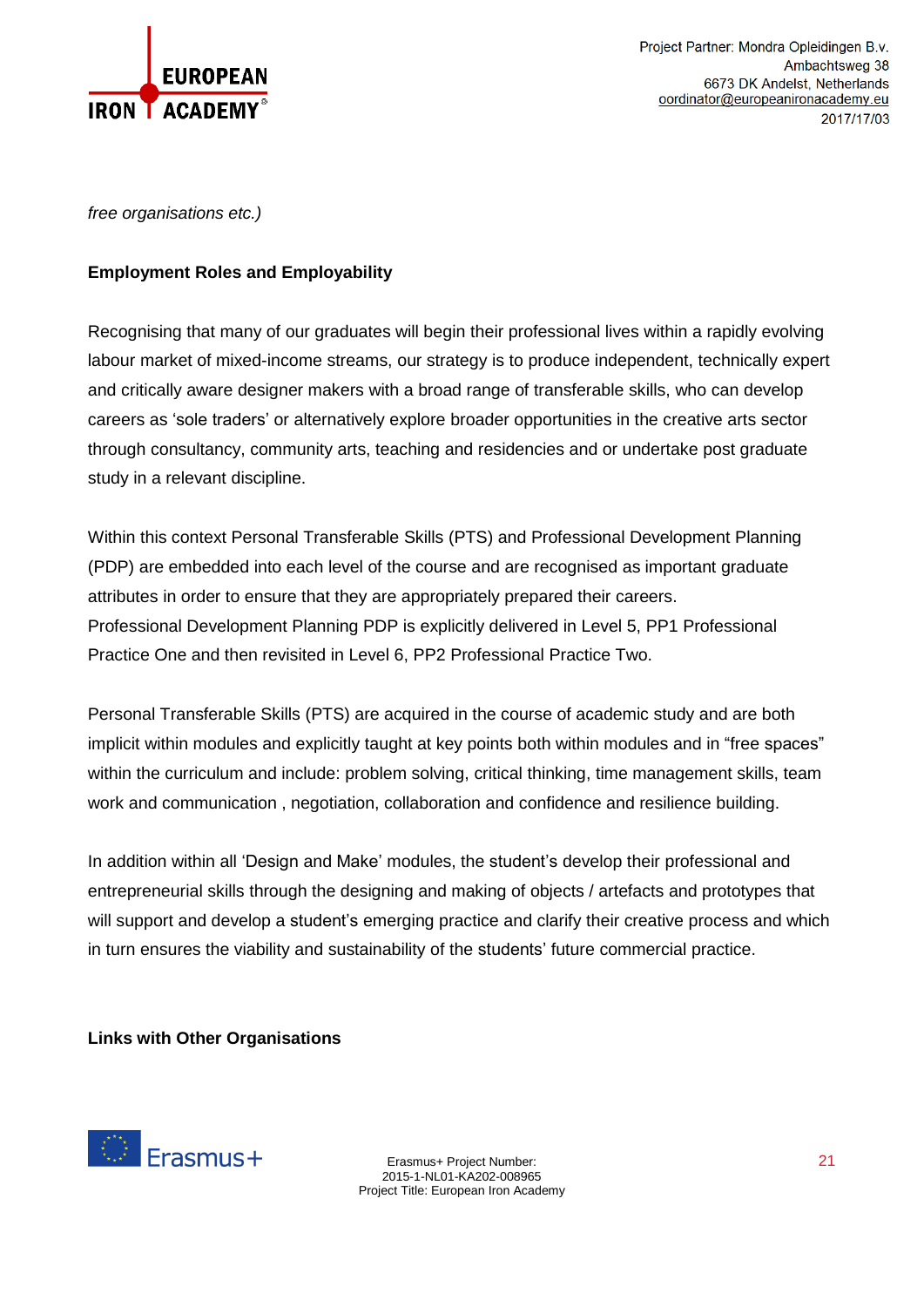

The Course has extensive international links and is looking formulise these links through establishing a series of Memorandum of Understanding's with key academic and industry partners. This process has begun with the recent signing of a Memorandum of Understanding with the University of Gothenburg HDK at Steneby School of Design and Crafts, University Of Gothenburg, Sweden and the University of Illinois, Carbondale, USA.

The course is currently exploring formulising already successful links with the following academic institutions Penland School of Crafts , USA , Handverksskolen på Hjerleid , Norway and the Applachian School of Crafts , USA .

The Course Leader sits on the Council of British Artist Blacksmithing Association and is currently curating a Forged Metal Exhibition at Ruthin Craft Centre - The Centre for the Applied Arts. Ruthin Craft Centre has established an impressive reputation as perhaps Britain's foremost venue for the display and creation of contemporary craft exhibitions. With three galleries showing the best in national and international contemporary applied art.

We continue to strive to create additional and relevant links for the course an example of which was our collaboration with Ypres 2016. In September, twenty of our students worked as crew at Ypres 2016 – International Blacksmithing Festival. At this festival, a striking new World War 1 Peace Monument was created at the Grote Markt, in front of the In Flanders Fields Museum in Ypres, Belgium, and is now located adjacent to the German War Cemetery at Langemark Poelkapelle.

Standing seven metres tall and weighing twelve tonnes, the metal Peace Monument for the 21st Century features the evocative image of a single Flanders poppy surrounded by a field of 2016 steel poppies handcrafted by blacksmiths and farriers worldwide. Hundreds of blacksmiths and farriers from around the world came together in Ypres and created the Peace Monument during the week-long event. [www.Ypres2016.com](http://www.ypres2016.com/) The students worked alongside Blacksmiths from across the globe; Fifteen countries participated, including Japan, China, Chile, Mexico and Russia.

10. **Media: which printed text books and internet media are available in your country?** *Address / persons responsible*



Erasmus+ Project Number: 22 2015-1-NL01-KA202-008965 Project Title: European Iron Academy